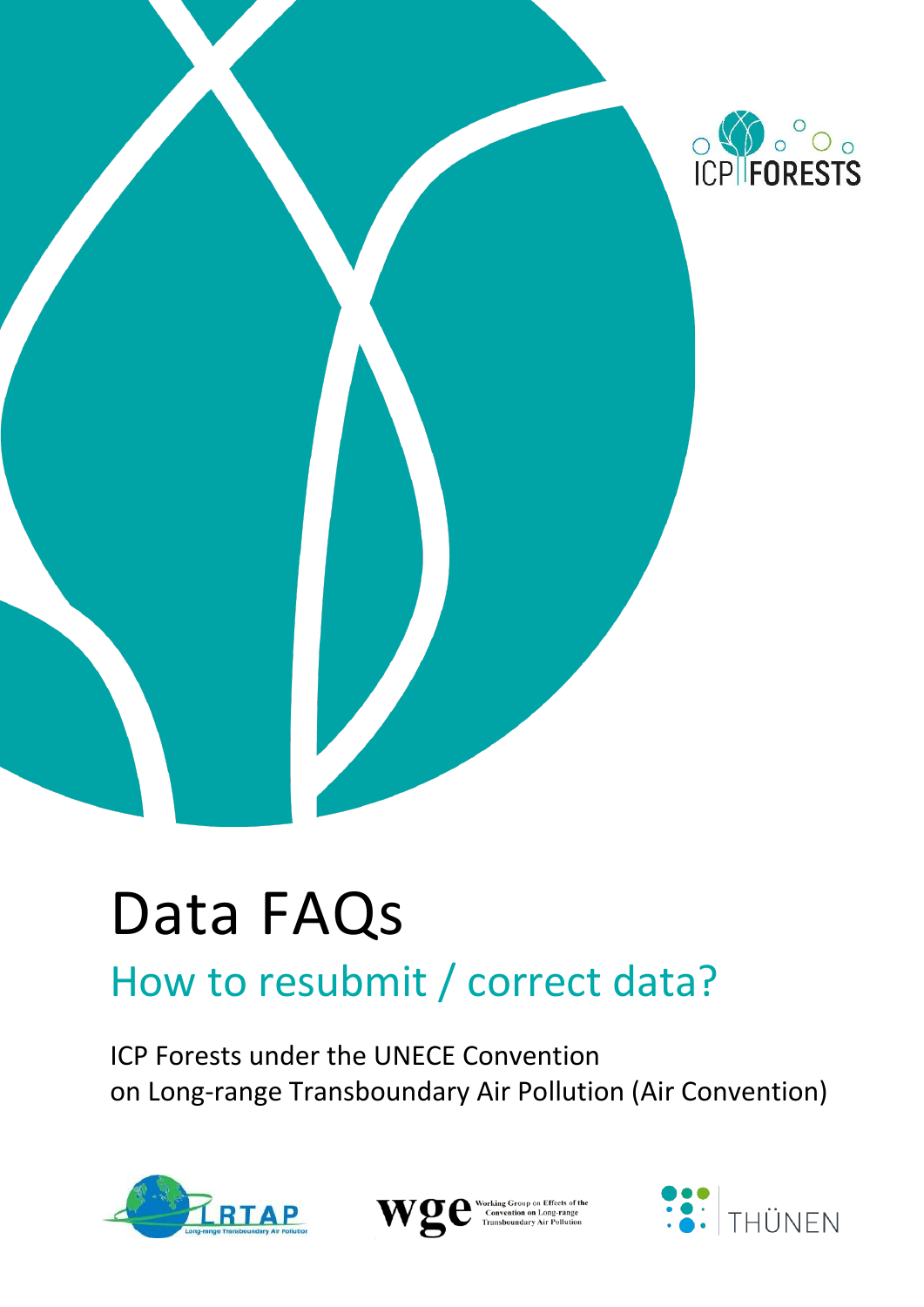United Nations Economic Commission for Europe (UNECE) Convention on Long-range Transboundary Air Pollution (Air Convention) International Co-operative Programme on Assessment and Monitoring of Air Pollution Effects on Forests (ICP Forests)

**http://icp-forests.net**



#### Contact

Programme Co-ordinating Centre of ICP Forests Kai Schwärzel, Head Thünen Institute of Forest Ecosystems Alfred-Möller-Str. 1, Haus 41/42 16225 Eberswalde, Germany Email: pcc-icpforests@thuenen.de

Copyright 2021 by Thünen Institute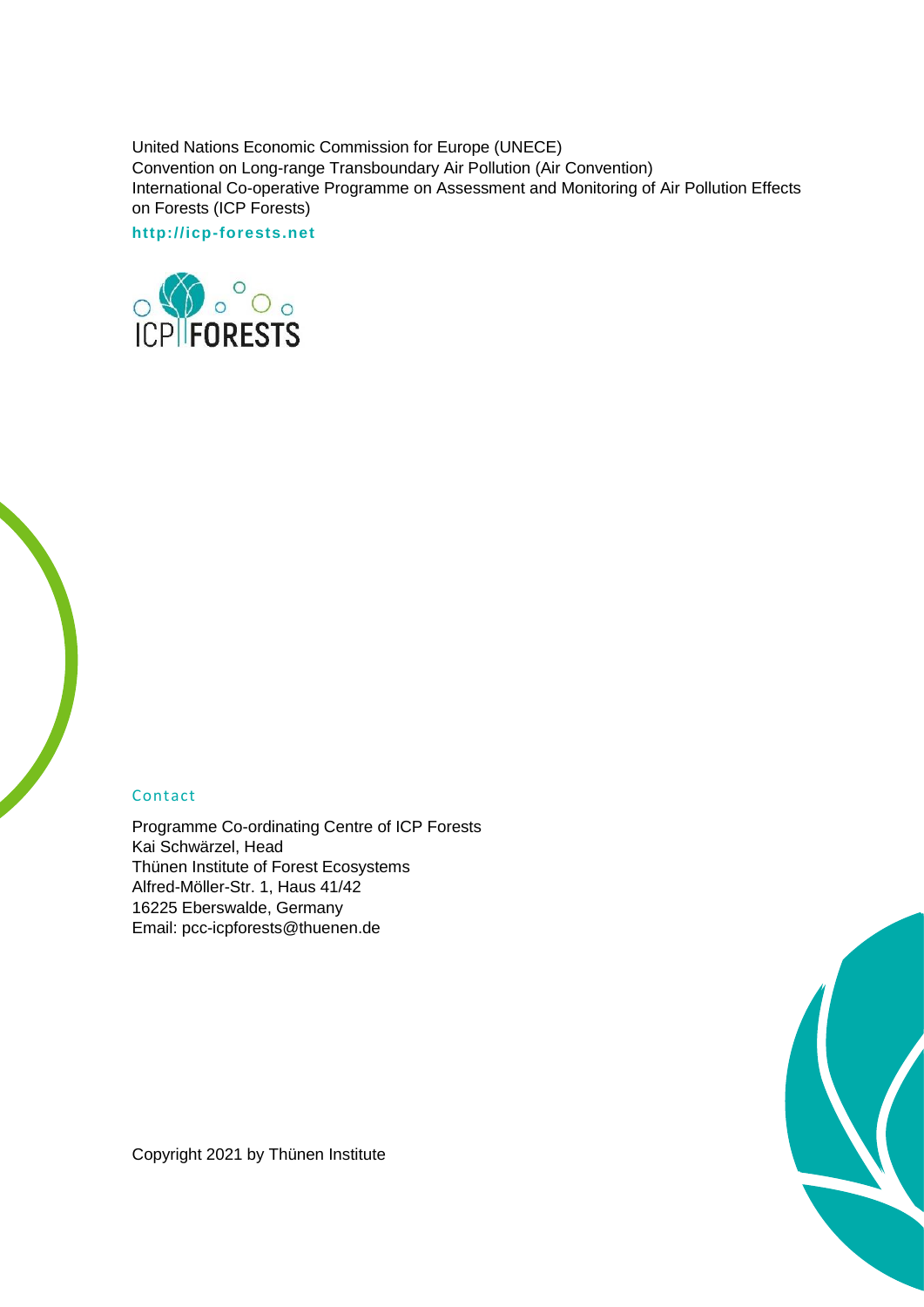### **CONTENTS**

| <b>INTRODUCTION</b>                                 |                                                                                                                                                                                           | 4              |
|-----------------------------------------------------|-------------------------------------------------------------------------------------------------------------------------------------------------------------------------------------------|----------------|
| <b>CORRECTING DATA</b>                              |                                                                                                                                                                                           | 5              |
| What should I do if a mistake was found in my data? |                                                                                                                                                                                           | 5              |
| What should I do if a mistake covers several years? |                                                                                                                                                                                           | 5              |
| PROBLEMS WITH THE DATA PORTAL                       |                                                                                                                                                                                           | 5              |
|                                                     | When I would like to (re)submit data, why can't I choose the survey I would like to submit?                                                                                               | 5              |
| ORGANIZING DATA (RE)SUBMISSIONS                     |                                                                                                                                                                                           | 6              |
|                                                     | If I want to resubmit several years of a survey, where should I start?                                                                                                                    | 6              |
|                                                     | Where do I get an overview of what has been submitted to the database?                                                                                                                    | 6              |
| the database?                                       | Where do I get an overview of data, which is known to exist, but was not yet submitted to                                                                                                 | 6              |
|                                                     | Where do I get an overview about problems existing in my data?                                                                                                                            | 6              |
| <b>FAQS - SURVEY DEPOSITION</b>                     |                                                                                                                                                                                           | $\overline{7}$ |
| SURVEY YEAR?                                        | The last sampling period is overlapping into the next year. - Can we report it with the same                                                                                              | $\overline{7}$ |
| subsequent periods?                                 | We sampled continuously. - Shall we report the same DATE_END and DATE_START for two                                                                                                       | $\overline{7}$ |
| - Should we now leave a period number out?          | Once on a plot, we sampled soil solution but did not exchange the deposition sample bottles.                                                                                              | 8              |
|                                                     | A storm destroyed the samplers. - How shall we report this?                                                                                                                               | 8              |
|                                                     | There was not enough rain for chemical analyses. - Do I have to report anything then?                                                                                                     | 9              |
| this?                                               | We use winter and summer samplers. - Shall we use CODE_SAMPLER_MODEL to indicate                                                                                                          | 9              |
|                                                     | We have two groups of samplers, one group below conifers another group below broadleaved<br>trees that are analysed separately. - How can we report them individually?                    | 10             |
| we report this?                                     | We have three groups of samplers running in parallel, one group for standard parameters,<br>another group that is pre-acidified for heavy metals and a third group for mercury. - How can | 10             |
|                                                     | We take an aliquot of the monthly samples, pool it to quarterly samples and analyse them for<br>some additional parameters. - How can we best report those values?                        | 10             |
|                                                     | We have developed a reliable method to reconstruct missing data, e.g. the quantity in case of<br>overflow of the sampler. - Shall we report these corrected values?                       | 11             |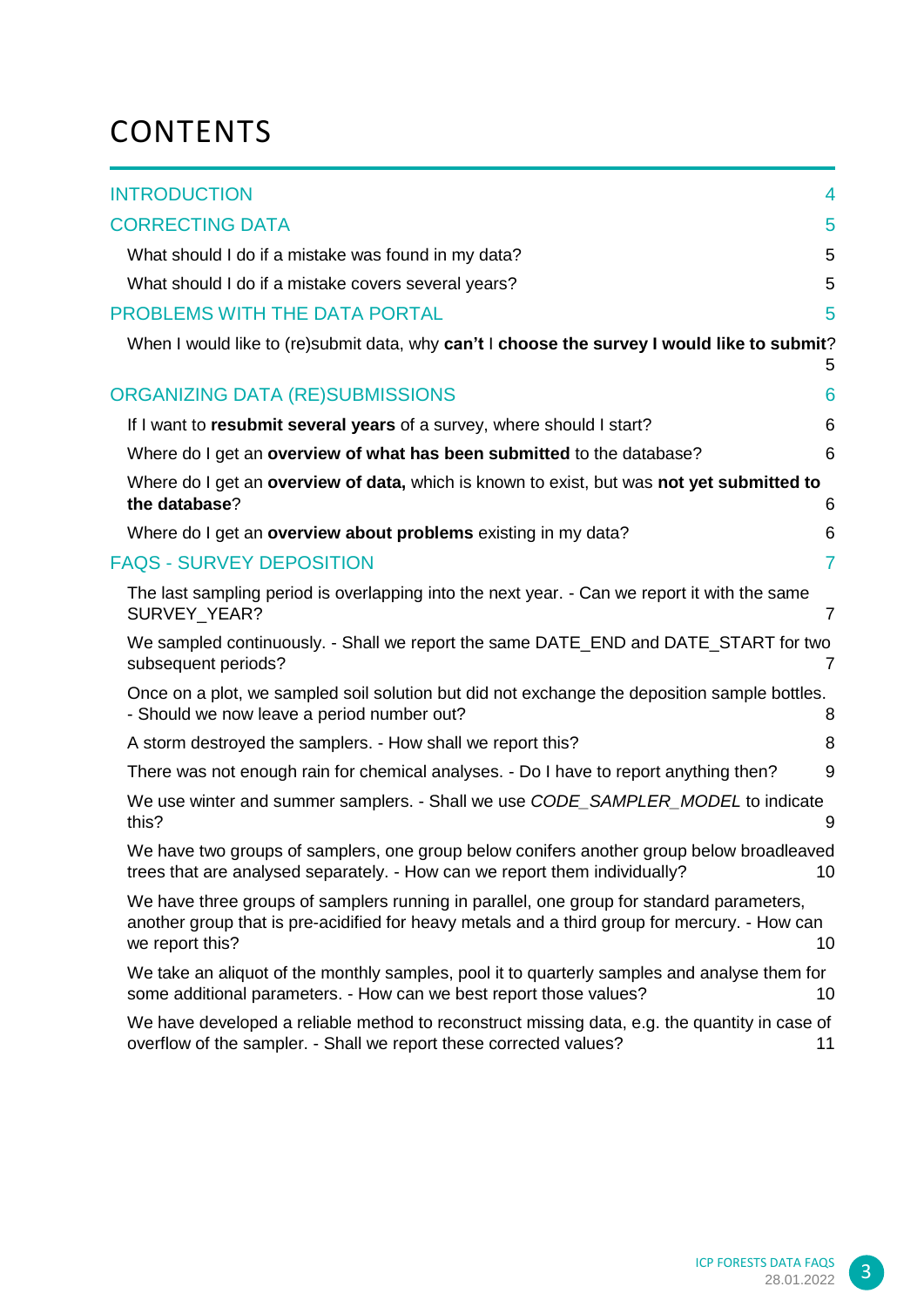### <span id="page-3-0"></span>INTRODUCTION

This document tries to give examples in form of a "How-To-Guide" to correct and resubmit data in the ICP Forests database.

It does not cover a general description of how to use the data portal.

A user guide of the ICP Forests data portal can be found here:

[https://www.icp-forests.org/pdf/icpf\\_data\\_portal\\_user\\_guide.pdf](https://www.icp-forests.org/pdf/icpf_data_portal_user_guide.pdf)

This document as well as the data portal user guide are open documents which are adapted continuously. Please update your copies regularly and let us know if something is missing or unclear.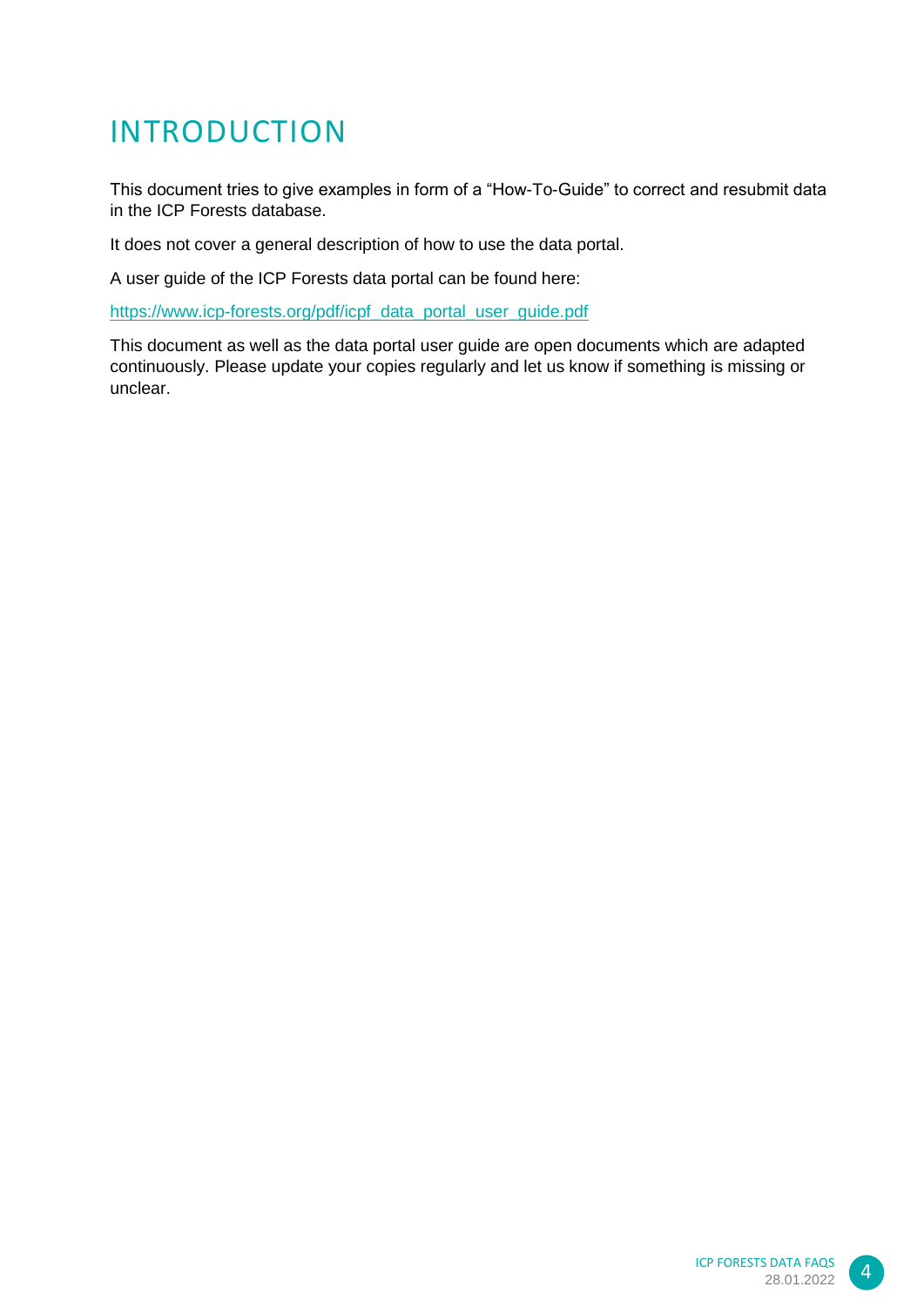### <span id="page-4-0"></span>CORRECTING DATA

#### <span id="page-4-1"></span>What should I do if a mistake was found in my data?

- Go to the "CHECKOUT DATA" menu of the data portal (see [user guide data portal\)](https://www.icp-forests.org/pdf/icpf_data_portal_user_guide.pdf).
- Checkout the submission which has to be corrected.
- You will get your data in the exact format needed for the resubmission.
- Make your correction in the downloaded data and resubmit it.

#### <span id="page-4-2"></span>What should I do if a mistake covers several years?

If you think that the problem can easily be updated directly in the database, please get in contact with us.

Examples might be that a wrong unit has been used and the results can easily be recalculated or the IDs of samplers have to be updated.

If it is something more complex, then you have to resubmit all affected data year by year, starting with the earliest one.

In any case you can always use the checkout module in the data portal to get your data in a format ready for resubmission (see above).

### <span id="page-4-3"></span>PROBLEMS WITH THE DATA PORTAL

#### <span id="page-4-4"></span>When I would like to (re)submit data, why **can't** I **choose the survey I would like to submit**?

There can be only one survey year under construction at a time.

So if you are not able to open a submission for a specific survey, please check if there is another submission of the same survey not finalized yet and finish it first.

If you cannot finalize the open submission, you can delete all files already uploaded for this submission. This will open up the system again for another survey year.

See [data portal user guide](https://www.icp-forests.org/pdf/icpf_data_portal_user_guide.pdf) – 2.2 Open a new submission.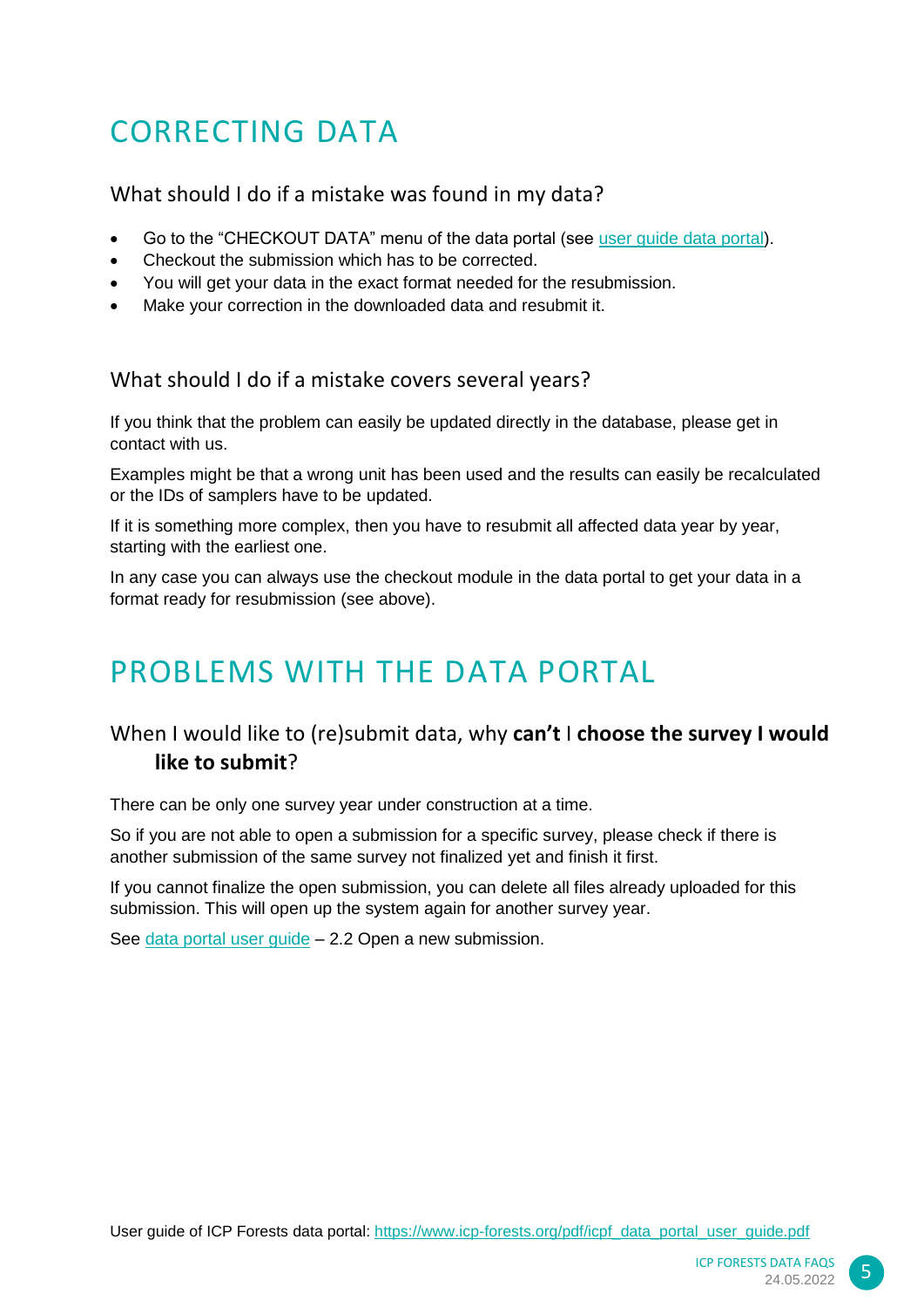### <span id="page-5-0"></span>ORGANIZING DATA (RE)SUBMISSIONS

#### <span id="page-5-1"></span>If I want to **resubmit several years** of a survey, where should I start?

Start with the earliest of the years you want to resubmit!

Then go on year by year! For instance, start with year 2009, then go on with 2010 and so on.

#### <span id="page-5-2"></span>Where do I get an **overview of what has been submitted** to the database?

There is an overview of all submissions and number of submitted plots on the website.

Please see:<https://icp-forests.org/documentation/Introduction/Submissions.html>

For a specific survey you find an overview of what has been submitted per year in the "adds" folder when downloading your data. It is named: *"dar\_plots\_submitted\_SURVEYCODE.csv*".

!!! Please read the README provided with the "adds" folder carefully !!!

#### <span id="page-5-3"></span>Where do I get an **overview of data,** which is known to exist, but was **not yet submitted to the database**?

When downloading your data you find a report in the folder "adds" named: .dar\_plots\_submitted\_SURVEYCODE.csv<sup>"</sup> (see above)

Submissions marked with "-9999" have been reported from the corresponding National Focal Centre to exist and will be (re)submitted in future.

!!! Please read the README provided with the "adds" folder carefully !!!

#### <span id="page-5-4"></span>Where do I get an **overview about problems** existing in my data?

There are two options:

When downloading your data there is a report in the "adds" folder named:

"*known\_problems\_agg\_survey\_year\_SURVEYCODE.csv*"

This is an aggregated error report of the data of this survey. Every night the PCC tests all data in the database according to the latest error check routines that are currently executed during data submission. So this report summarizes all errors you would get if you resubmitted all your data today.

• In case that further problems have been reported by the EP of the corresponding survey, there might be a sub-folder in the "adds" folder named "*known\_problems\_ep*".

!!! Please read the README provided with the "adds" folder carefully !!!

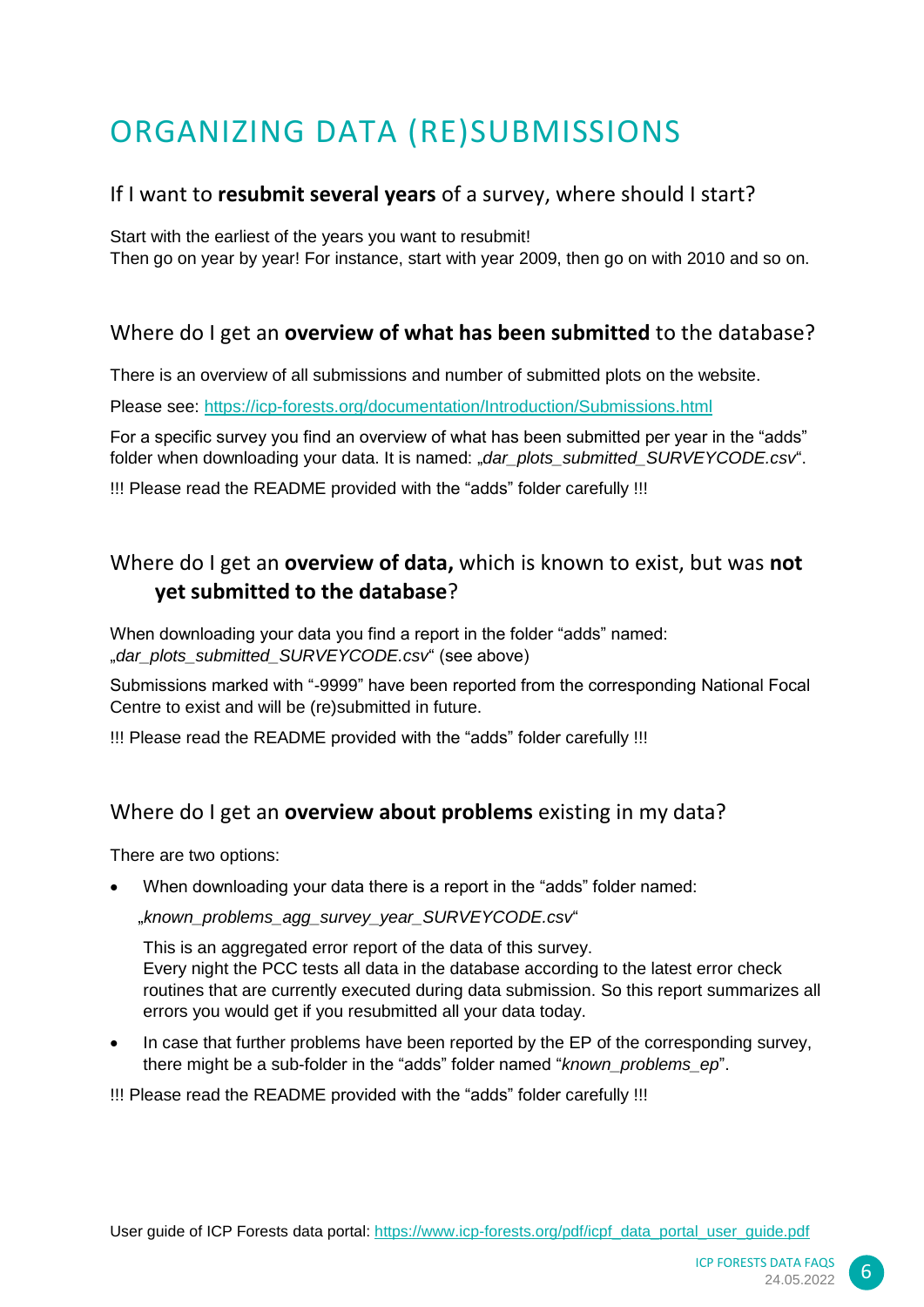### <span id="page-6-0"></span>FAQS - SURVEY DEPOSITION

Author: Peter Waldner (last change 24.5.2022)

Copyright for all pictures of this FAQ section: Peter Waldner

#### <span id="page-6-1"></span>The last sampling period is overlapping into the next year. - Can we report it with the same SURVEY\_YEAR?

Yes, it is not expected that sampling is performed exactly at the end of months or years, e.g. at midnight on the 31. December.

Periods overlapping the end of the year are assigned to a *SURVEY\_YEAR* by the submitting country/partner, it just should be consistent across the forms and submissions.

The overlap into another year should of course not be very long

(this is checked during submission).

**Note:** If you have already submitted a period with the previous *SURVEY\_YEAR*, you do not need to submit it again.

#### <span id="page-6-2"></span>We sampled continuously. - Shall we report the same DATE\_END and DATE\_START for two subsequent periods?

Yes, sampling can be carried out at any time during the day. The exact sampling time has been considered to be not relevant and is not reported.

Hence, the *DATE\_END* and *DATE\_START* of two subsequent sampling periods of continuous sampling should be the same (if sampled during the day) or the day after (if sampled at midnight).



**Example:** If sampler bottles were first exchanged on the 15. January 2021 this can be reported in the *DEM* form with:

First record having *DATE\_END* = 210115.

Second record having *DATE\_START* = 210115 (or *DATE\_START* = 210116).

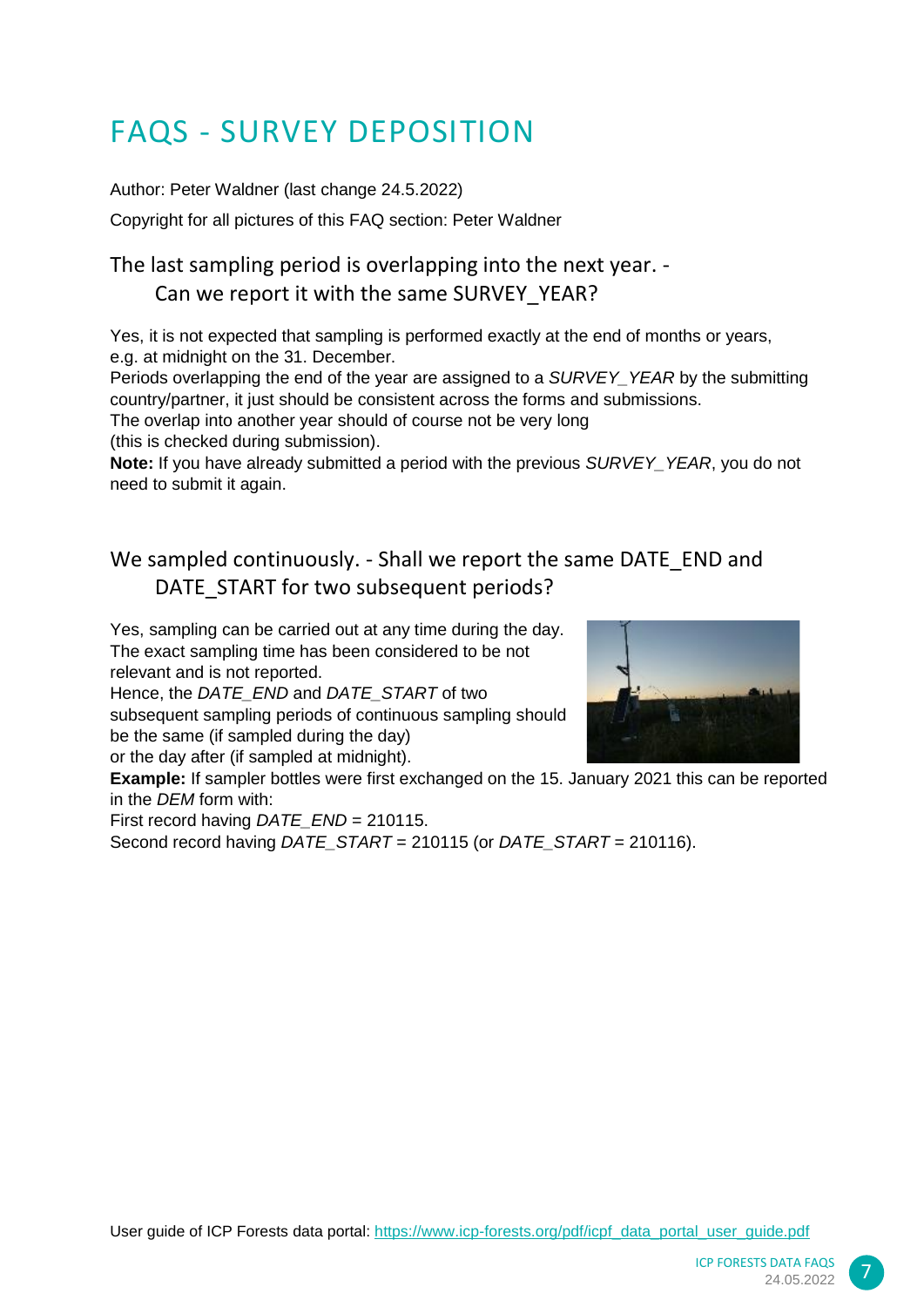#### <span id="page-7-0"></span>Once on a plot, we sampled soil solution but did not exchange the deposition sample bottles. - Should we now leave a period number out?

No, the period numbering does not need to be consistent across surveys.

Instead within a series in a survey, i.e. in deposition data having the same *SURVEY\_YEAR*, *CODE\_PLOT*, *CODE\_SAMPLER* and *SAMPLER\_ID*, the period number should preferably always start with 1 and continue without gaps, e.g. 1,2,3,4,5,6,7,8,9,10,11,12.

Hereby, the *DATE\_START* of the first period should preferably be equal to the corresponding *DATE\_MONITORING\_FIRST* and the

*DATE\_END* of the last period equal to the corresponding *DATE\_MONITORING\_LAST*, etc.

*Remark: The period numbering was once introduced to* 

*(i) reduce the file sizes of a survey by splitting into plot and time series information and (ii) while providing a way to merge them and assign approximate sampling period dates (~ +/- 1 day).* 

*Today, however, the sampling period dates can be provided directly in the DEM form and the period numbering is thus of less importance for merging the PLD and DEM information.* 

<span id="page-7-1"></span>A storm destroyed the samplers. - How shall we report this?

Best is to clearly indicate it in the files if this situation occurred. We recommend to add a record for all periods, also for periods with missing or unreliable data.

The *CODE\_VSAMPLING* 2 ('contamination'), 3 ('sampler destroyed') or 4 ('sampling not performed') can be used to classify the problem and variables that were not determined can be left empty.





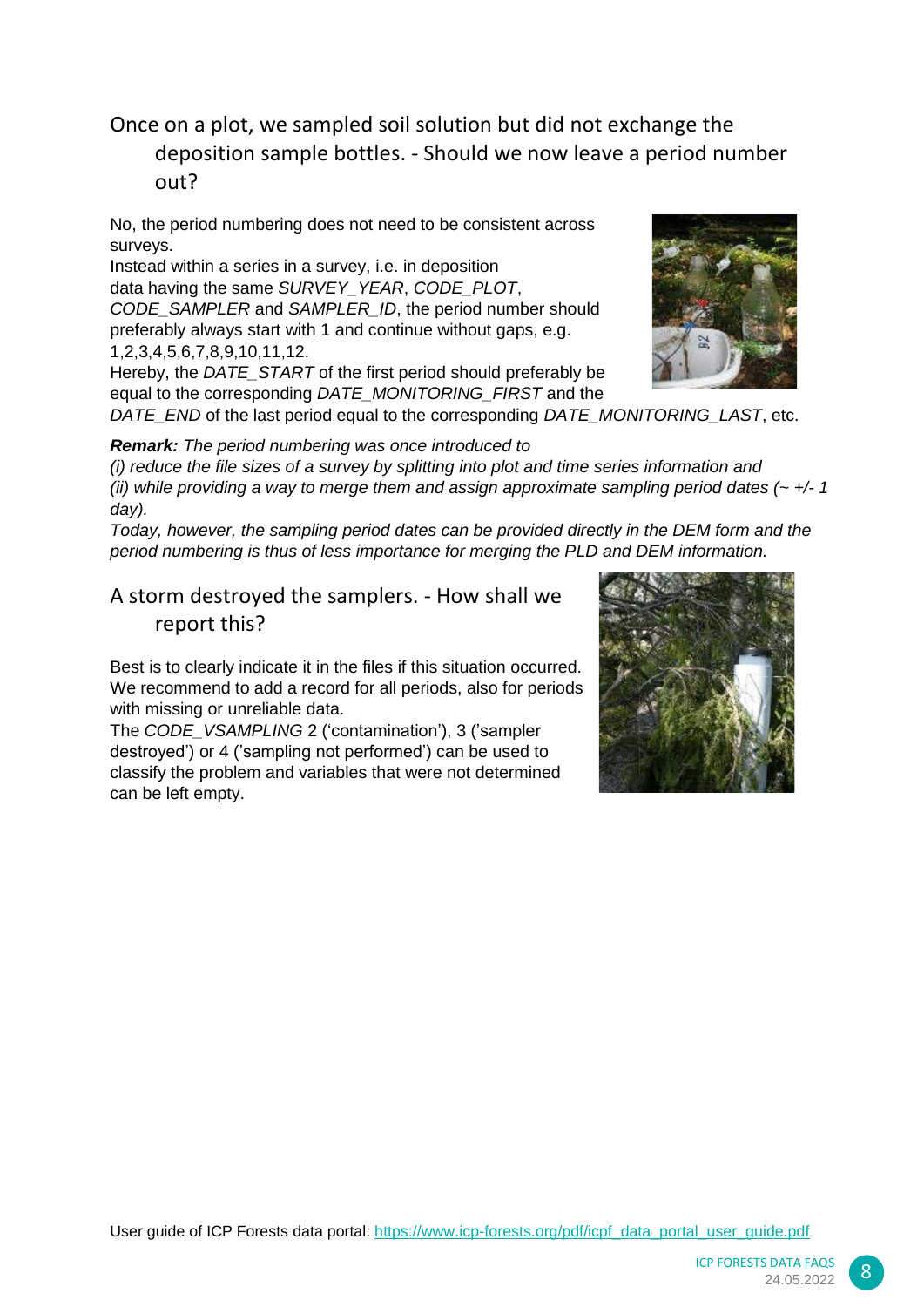#### <span id="page-8-0"></span>There was not enough rain for chemical analyses. - Do I have to report anything then?

Best is to clearly indicate if there was a continues reliable sampling or not. Hence:

If you exchanged the bottles, measured the quantity but could not perform all or any analyses, then it is recommended to add a record to the *DEM* form with the quantity, leaving the variables that could not be determined empty and add an appropriate *CODE\_VSAMPLING* (e.g. 7 ('too little volume for any analyses') or 8 ('too little volume for some parameters')).

If you exchanged the bottles, measured the quantity and kept the samples to pool it with the samples of the following period, then add one record for each of the two sampling periods, with the correct quantities,

*CODE\_VSAMPLING* 9 for the first record and *CODE\_VSAMPLING* 1 for the second record and provide two times the same values for the parameters that could only be determined after pooling.

If you left the bottles in the field, the sampling period can be seen as being prolonged (not recommended, especially if the duration will be become longer than a month) and it can be reported as one period ending when you collect the bottles e.g. during the next visit.

#### <span id="page-8-1"></span>We use winter and summer samplers. - Shall we use *CODE\_SAMPLER\_MODEL* to indicate this?

No, this variable was introduced for the project 'HarmonDepo' where one same sampler model (*CODE\_SAMPLER\_MODEL* 2 ('Harmonised')) has been compared on many plots across Europe to the 'National' samplers.

Having winter and summer sampler types can be reported by adding more than one record to the *PLD* form. This way the plotwise information (number of samplers, their surface area and height) can be reported in the *PLD* form for both, the winter and the summer samplers, separately. In the *DEM* file, the periods can be numbered continuously over the whole year.

Typically, three records are provided in the *PLD* files: first record for the sampling periods with the winter samplers at the beginning of the year, second for the sampling periods with the summer samplers and a third record for the sampling periods with winter samplers towards the end of the year.





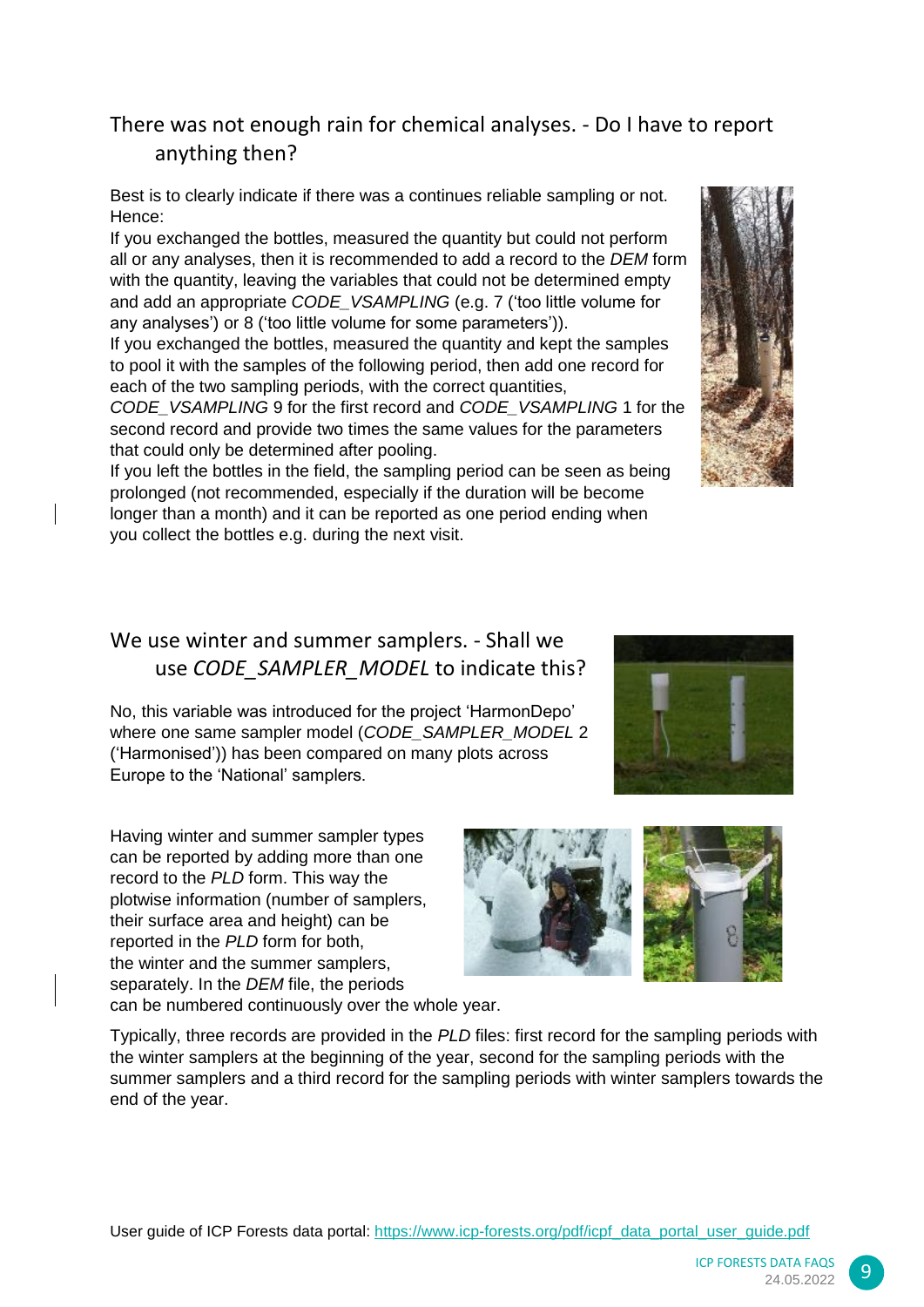<span id="page-9-0"></span>We have two groups of samplers, one group below conifers another group below broadleaved trees that are analysed separately. - How can we report them individually?

In order to limit the complexity, the database was originally been designed to store plot-wise data. The standard procedure (recommended) is to report a volume weighted average for the whole plot.



However, later the variable *SAMPLER\_ID* was introduced that allows a separate reporting of group of samplers used in parallel.

You may thus report records for one group of samplers with a first value for *SAMPLER\_ID* (e.g. 1) and report records for the other groups with another values for *SAMPLER\_ID* (e.g. 2). However, make sure that the necessary records are provided in all forms for the used *SAMPLER\_ID's*.

This will facilitate the merging of the *PLD* and *DEM* records by including *SAMPLER\_ID* as a further 'key'.

<span id="page-9-1"></span>We have three groups of samplers running in parallel, one group for standard parameters, another group that is pre-acidified for heavy metals and a third group for mercury. - How can we report this?

This is the situation the *sampler(group) ID* has been designed for.

You may add separate records to the *PLD*, *DEM* (and *LQA*) forms using one *sampler(group)\_ID* value, e.g. 1 for standard samplers and another *sampler(group) ID* value, e.g. 2, for the heavy metal samplers and a third *sampler(group) ID* value, e.g. 3 for the mercury sampler group. The three groups of samplers can, but do not necessary need to be collected in the same intervals.

<span id="page-9-2"></span>We take an aliquot of the monthly samples, pool it to quarterly samples and analyse them for some additional parameters. - How can we best report those values?

Similarly to the a group of samplers, you may use another sampler(group) ID to report the values and the corresponding quantities for the quarterly samples. Add the necessary records for this *sampler(group)\_ID* to all forms (*PLD*, *DEM*, *LQA*).